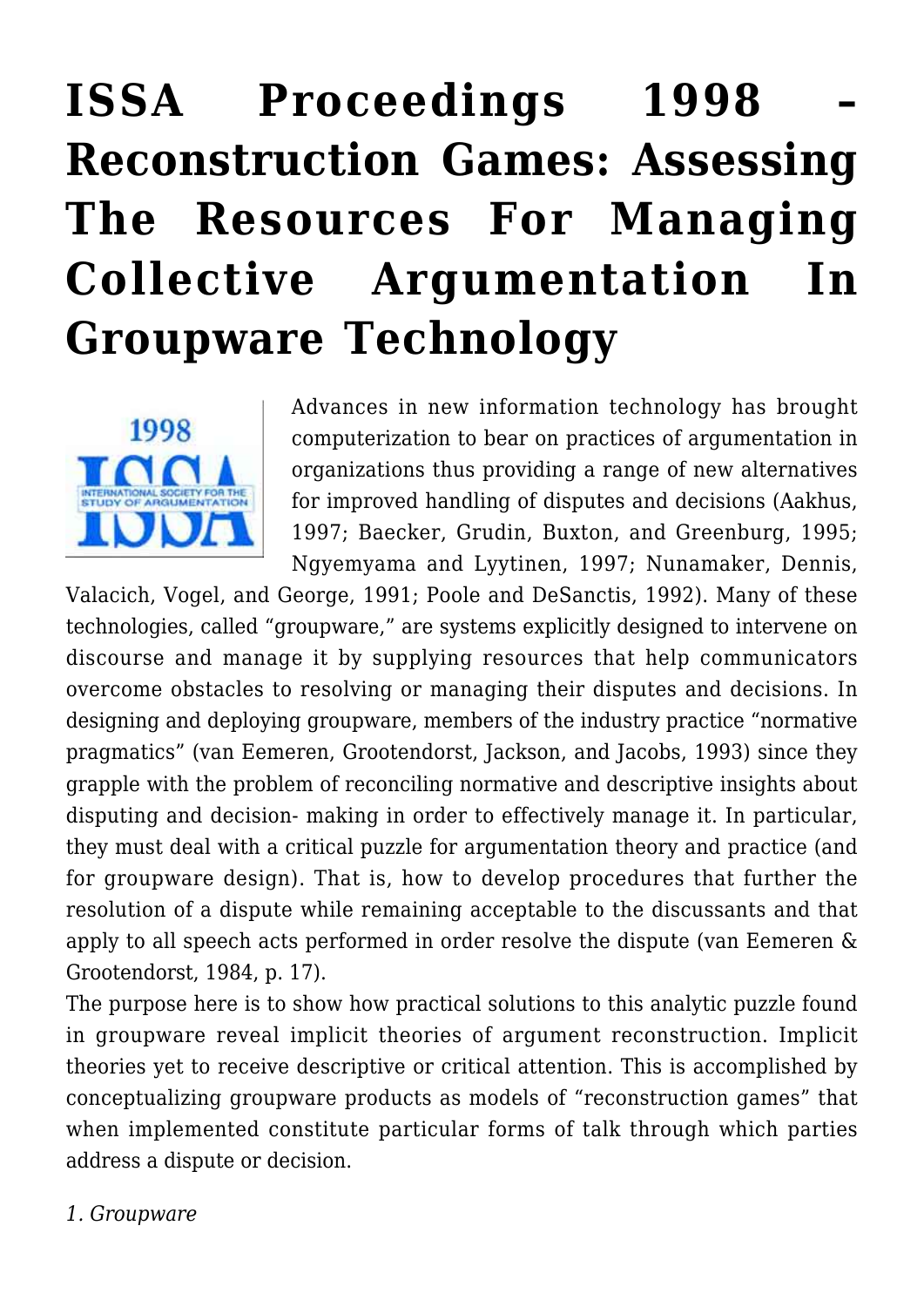Groupware products are designed for a wide range of human activity that involves argument relevant activities such as scheduling, strategic planning, design, group-writing, and negotiation. Groupware is defined by Peter and Trudy Johnson-Lenz as "intentional group processes and procedures to achieve specific purposes plus software tools designed to support and facilitate the group's work" (Hiltz and Turoff, 1992, p. 69). The enduring novelty of groupware lies in (1) the capacity of the tools to allow large groups of people to come together across time and geographic location and in (2) how the nature of the medium might solve standard problems of collaborative decision-making such as information sharing, cooperative action, authority, and errors of collective judgement (Johansen, 1988; Sproull & Keisler, 1991; Turoff & Hiltz, 1978).

Advances in networked computing are leading to a proliferation of groupware products that are increasingly difficult for users, designers, and researchers to classify, assess, and choose. Indeed, what are groupware products supposed to do? It is generally understood that groupware aids decision relevant communication (DeSanctis & Gallupe, 1987). Yet, existing approaches for classifying and assessing groupware do not adequately address the communicative purposes of groupware design. For instance, the most common way proposed to understand groupware is in terms of how the tool supports interaction across time and geographic location (Johansen, 1988). The trade literature, moreover, focuses on the technical compatibility of groupware products within existing technological infrastructures (Price Waterhouse, 1997).

An alternative way to understand groupware proposed here is to conceptualize it as a tool for constructing particular contexts of argumentative discourse. To develop this perspective, groupware products will be distinguished in terms of their model for reconstructing a dispute or decision into argumentative discourse. It is first necessary, however, to outline the complexities of common circumstances for which groupware products are designed and implemented and then to conceptualize groupware in terms of resources for constructing forums of argumentation.

### *2. Managing Disagreement*

The decision-making circumstances for which groupware products are designed and implemented involve small to large groups of participants engaging in activities such as strategic planning, design, negotiation, and policy-making. Deliberation is a key purpose of these activities since the activity involves determining a prudent course of action more than, say, establishing the truth or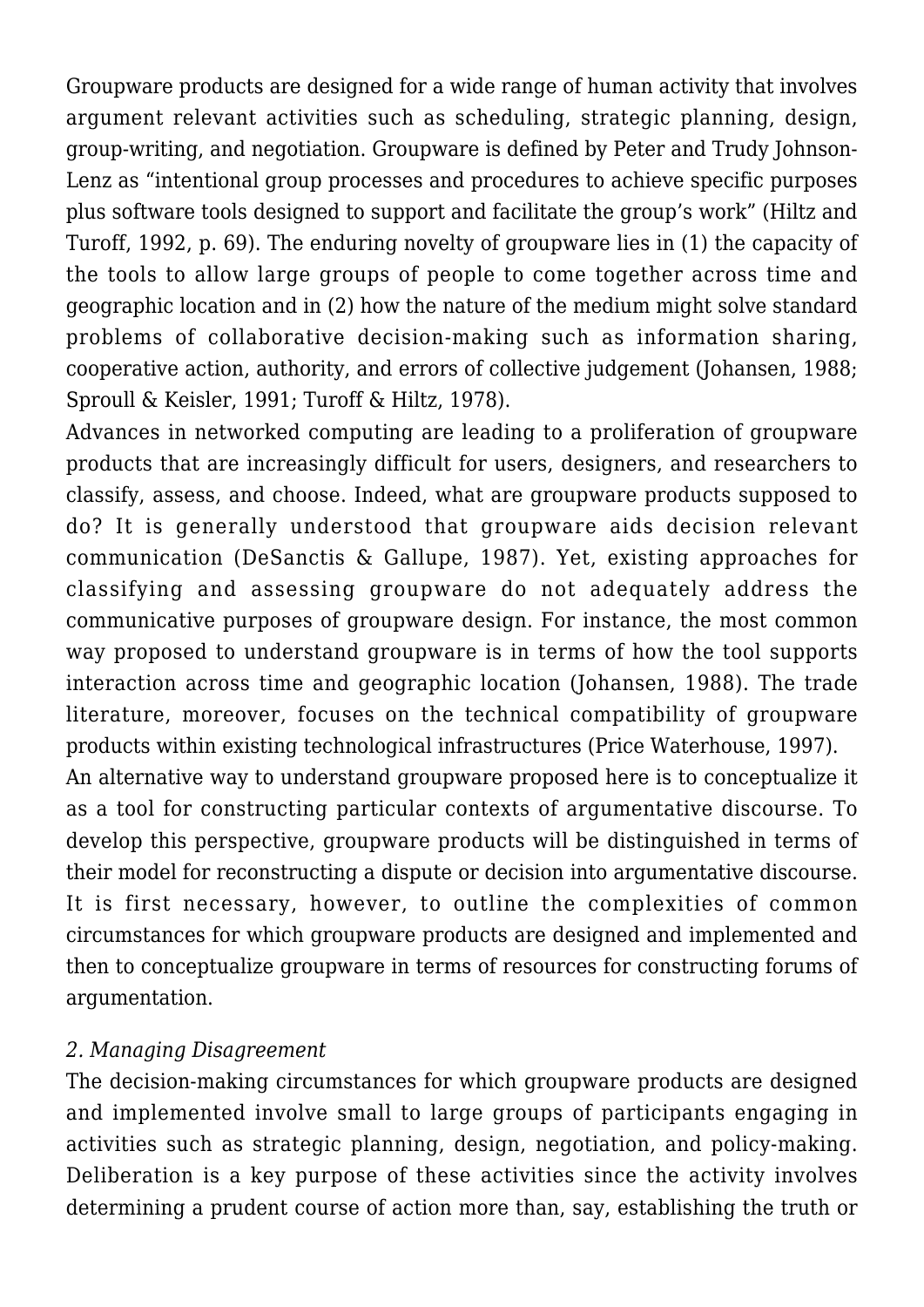falsity of any particular claim (Walton, 1992). Deliberation is a socially and intellectually complex activities for at least three reasons.

First, the complexity of deliberative activities occur because collective choices must be made under conditions where it is difficult to know what the consequences of any particular choice will be or whether current preferences for what counts as a good choice will hold in the future (March, 1979; March, 1994). Indeed, arguing about consequences as a way of determining what-to-do is a feature of deliberative discourse (Walton, 1992).

Second, deliberation becomes "wicked" when there are numerous participants who variably leave and enter the decision-making and when there is no definitive statement of the problem itself (Conklin & Weil, 1998; March and Olsen, 1979; Meader & Weick, 1993; Shum, MacLean, Bellotti, & Hammond, 1997). A great deal of argumentation in deliberative circumstances is over what is and is not arguable and who can and can not make arguments.

Third, deliberation depends on plausible reasoning where participants make and grant assumptions for the sake of moving the discussion forward (Kyburg, 1991; Walton, 1992). This means that conclusions and chains of arguments are based on defeasible reasons that change when better knowledge becomes available, thus shifting the grounds for accepted conclusions and lines of argument. How it is possible for decision-making to successfully go forward, despite the uncertainty of claims, incomplete knowledge, goal ambiguity, and instability in preferences, depends on the capacity of the participants to manage the "disagreement space" around a dispute or decision and to construct viable standpoints to pursue in developing a prudent course of collective action.

A disagreement space is the "structured set of opportunities for argument" defined by the "indefinitely large and complex set of beliefs, wants, and intentions" that interactional partners can reconstruct from what has been said or project in saying something (van Eemeren et al., 1993, p. 95). How "disagreement space" is reconstructed is critical to how a dispute or decision is collectively pursued. A dispute or decision, for instance, can escalate beyond the control of the participants or de-escalate to the point of no interaction depending on how the participants reconstruct opportunities for argument from the pragmatic circumstances of the dispute or decision (van Eemeren et al., 1993; Jacobs and Jackson, 1992; Jacobs, Jackson, Stearns, & Hall, 1991). What a resolution to a dispute or decision is, what is learned by the participants, and what is established as grounds for future action, depends on how disagreements relative to a dispute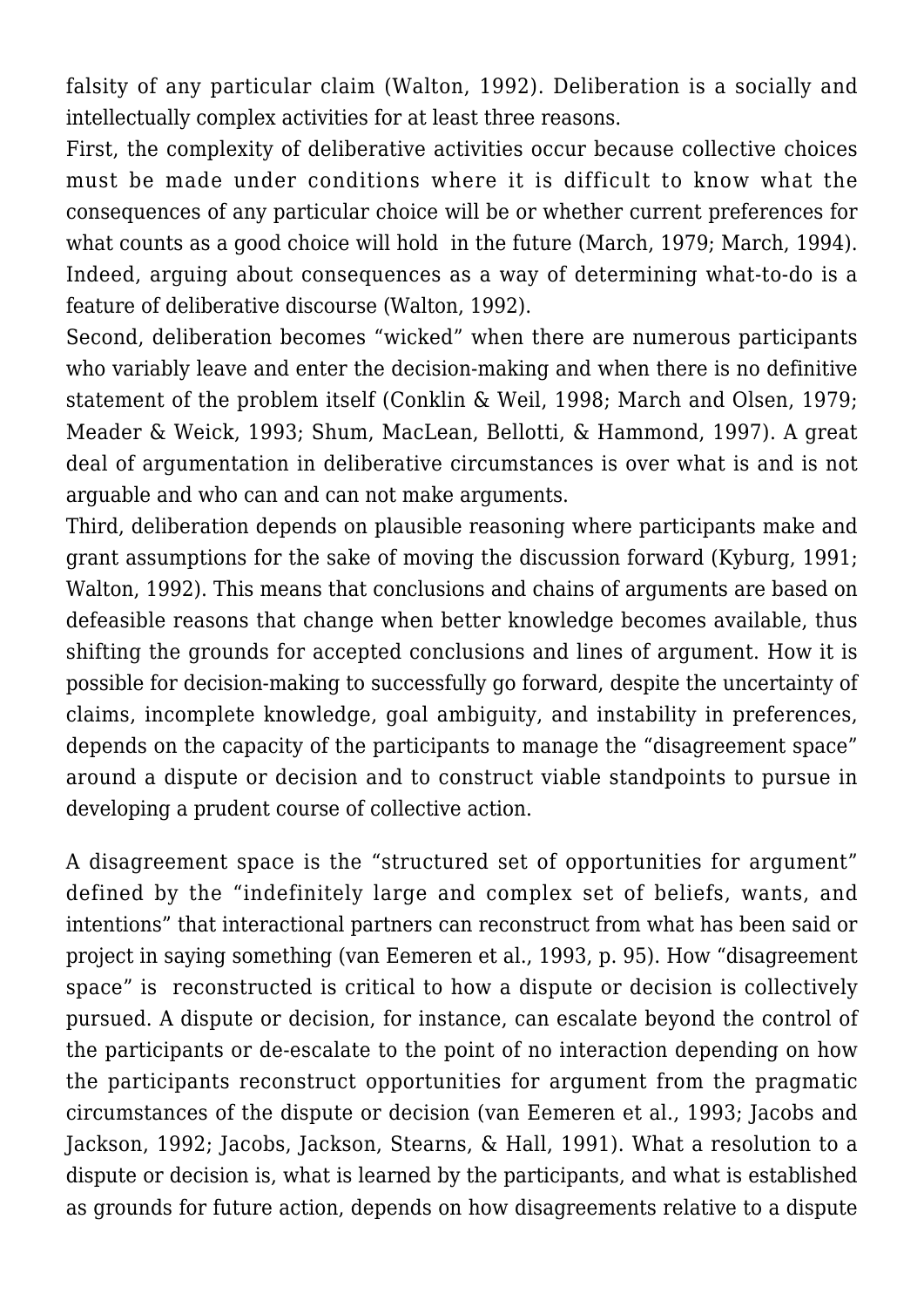or decision are handled. It is quite useful then to see groupware in terms of what argumentative resources it supplies for participants to reconstruct a dispute or decision into a manageable disagreement space on which collective argumentation proceeds.

## *3. Reconstruction Games*

Attention has only recently turned to understanding how groupware is constitutive of communicative activity like argumentation (Meader & Weick, 1993; Ngyemyama and Lyytinen, 1997; Orlikowsiki, 1992; Poole and DeSanctis, 1992).

In particular, how groupware helps parties to a dispute or decision understand and shape the decision or dispute in which they are engaged is only beginning to be understood (Aakhus, 1997).

Groupware products can be usefully conceptualized as special instances of rules of argumentative conduct for reconstructing disputes and decisions into particular forms of argumentative dialogue. Groupware products are "designs for discourse" because they reconcile normative and descriptive assumptions about argumentative discourse (Aakhus, Madison, & Jackson, 1996). Groupware represents a set of design choices made about how participant expressions, beliefs, sentiments, and habits ought to be transformed into a particular type of disagreement space and thus opportunities to pursue the resolution or management of a dispute or decision. The affordances of a groupware product design invites parties to treat disputes and decisions as particular kinds of argumentative activity by supplying means to distribute turns and allocate types of turns and means to elaborate and extinguish lines of collective reasoning.

Moreover, the tools set up preferences for the type of argumentative roles available to the participants relative to what is said and what is projected and inferred from what is said. The activity which participants orchestrate via the groupware produces the grounds for further activity and outlines a framework of participation for that provides a "working consensus" for engaging in the dispute or decision (Goffman, 1959; Goffman, 1981). A framework from which the reasonableness of individual and collective activity is judged and sanctioned (Heritage, 1984). Groupware is not a dialogue game in Walton's (1992) sense but the materials and practical theory for reconstructing the context of a dispute or decision into various forms of argumentative activity.

The design features of groupware products idealize particular forms of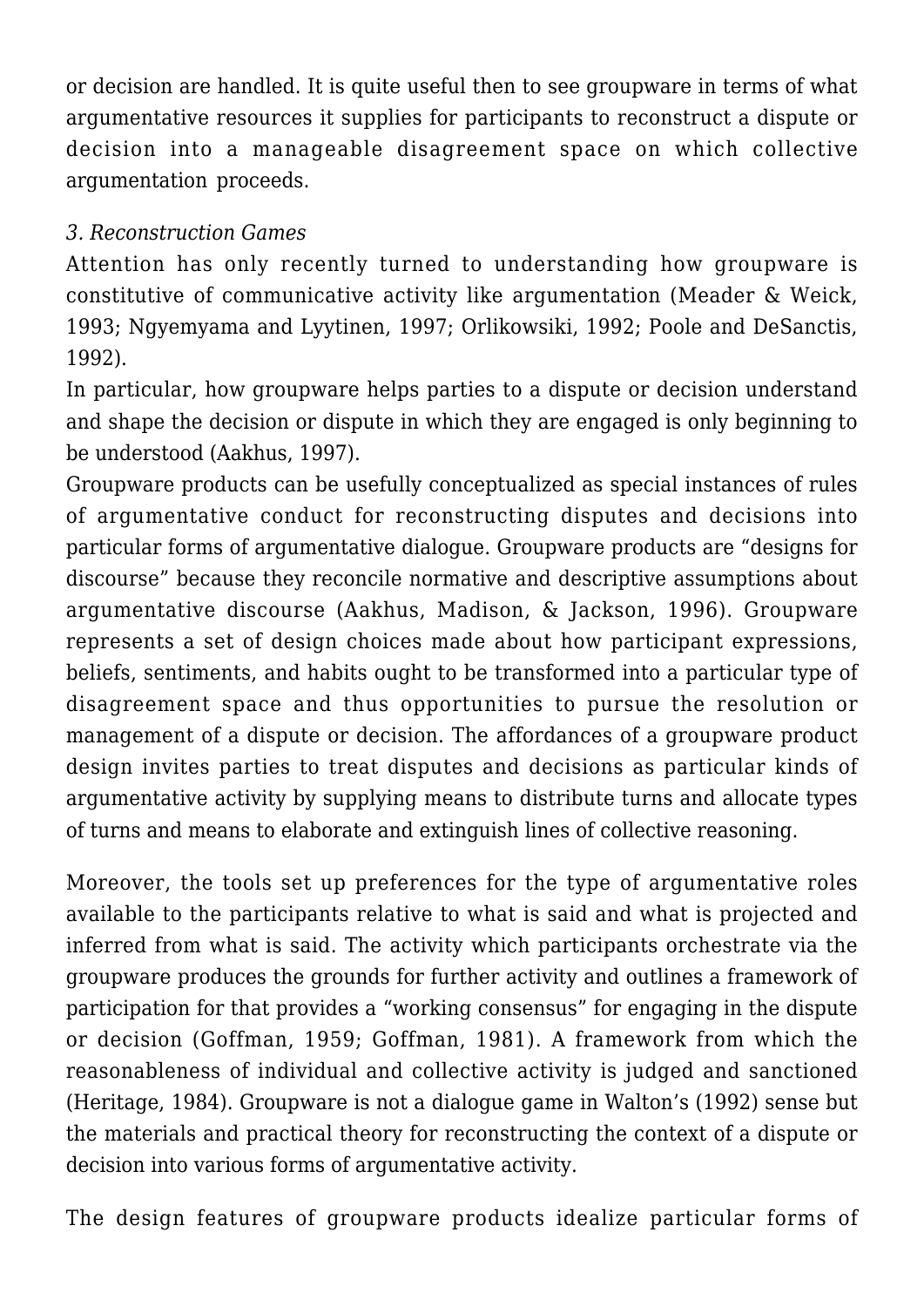argumentative activity that make some moves for solving a dispute or decision more reasonable than others. Reasonableness depends not only on the content of a contribution but on the form and timing of the move relative to the activity. How a decision is made or dispute resolved is as important as what is concluded. What counts as rational is located in the procedures for formulating contributions, taking-turns, and assessing contributions. The complexity of the deliberative circumstances where groupware is implemented makes the form of the activity taken to handle a dispute or decision a special warrant for the rationality of collective action and conclusions generated through the activity. How does groupware contribute to the resolution and management of disputes and decisions?

First, groupware supplies categories and procedures that, for instance, enable parties to organize standpoints, elaborate and extinguish lines of argument over a standpoint, and manage impasse to foster progress. The groupware product provides answers and routines for organizing talk. Second, groupware products have a systemic rationality (March, 1988) that explains how to organize interaction as well as justify the reasonableness of the outcomes of activity based on the groupware design. Groupware products not only supply material resources for shaping a disagreement space but a rationale for shaping it in particular ways. This will be illustrated by describing classes of reconstruction games modeled in groupware products.

| Recentlesction Game | Porpose                                                   | Derkestration                                            | Pestencie Rationality                                                                                      |
|---------------------|-----------------------------------------------------------|----------------------------------------------------------|------------------------------------------------------------------------------------------------------------|
| Issue Networking    | Form a web of inners and<br>relevent prolifices on issues | Clash of claims                                          | Jeff correction of classes and lines.<br>of argument.                                                      |
| Fauneling           | Cassansas Fortunities                                     | Flow of argumentation toward<br>an acceptable conclusion | Activity establishes commitment<br>to put proposals into action                                            |
| Reportation         | Create a knowledge base for<br>sation                     | Profing and refining experies:                           | The best synihible expertise<br>competes to awwar georgoes.<br>posed by those who need an<br><b>LESWIS</b> |

Three classes of reconstruction games have been identified thus far in groupware products. These are summarized in *Table 1* relative to the purpose of the game, its

basic model for orchestrating interaction, and its systemic rationality. Purpose refers to the aim of reconstructing a dispute or decision. Orchestration refers to how relevant argumentative activity is structured. Systemic rationality refers to how argumentative activity warrants the outcome of the activity.

## *4. Issue Networking*

"Issue-Networking" is one type of reconstruction modeled in groupware that is closely aligned with the critical discussion model of pragma-dialectics. This model idealizes participation in argumentation as a series of moves by participants to identify and connect issues while developing pro and con standpoints relative to any issue.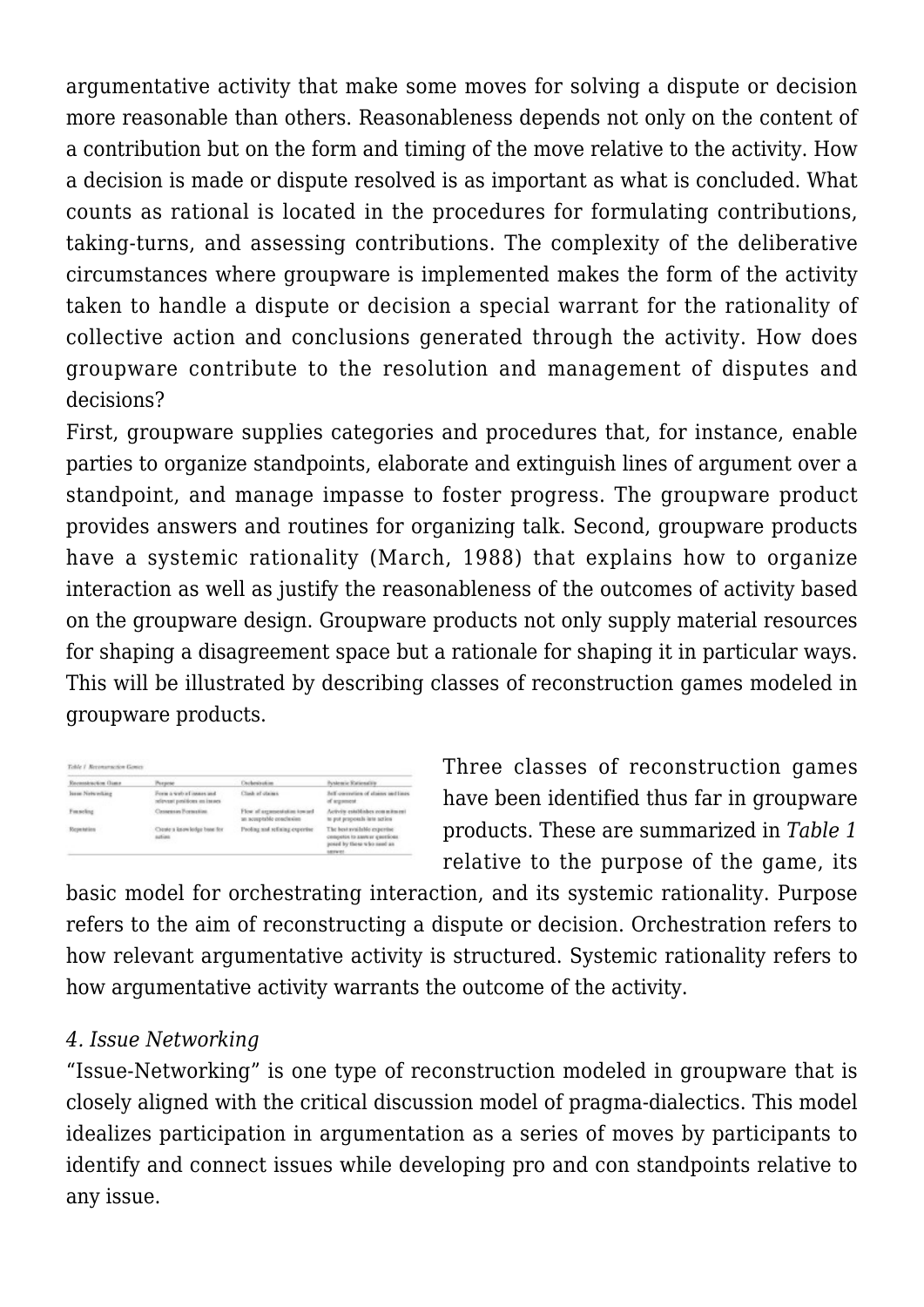Progress towards a resolution is a matter of optimizing disagreement through the clash of claims. The groupware tools help participants orchestrate their interaction by providing structures intended to optimize the clash of claims so that lines of argumentation unfold to reveal areas of agreement and disagreement, unarticulated issues, and relevant relationships among issues. These groupware products supply means for participants to label their turns as a particular type of contribution to a decision or dispute and to indicate whether a participant is making a new contribution or responding to previous turns. By participating in the mode prescribed by the groupware tool, the groupware product can create a representation of the interaction as argumentation. Through the groupware tool the participants can see how their interaction unfolds as lines of argumentation, how particular turns contribute to a line of argument, and how a context of issues and claims forms around conclusions from the unfolding clash of claims in a discussion.

Groupware products that reflect the issue-networking model are found in webbased conferencing systems such as HyperNews and OpenMeeting. These systems supply basic turn types for participants to take up in dealing with a decision or dispute.

HyperNews, produced at the National Center for Supercomputing Applications, allows participants to indicate whether their contribution to the discussion is a new idea, an agreement, a disagreement, a clarification, or relevant documentation (HyperNews, 1998; LaLiberte & Woolley, 1997; LaLiberte, 1997). OpenMeeting, produced at Massachusetts Institute of Technology and used in U.S. government's National Performance Review, provides additional labels for actions taken and alternative proposals (Hurwitz & Mallery, 1998). The participants can identify the type of action they take in contributing to the decision or dispute while the groupware creates a record of the argument as a network of issues. The labeling and outlining provide means for coordinating lines of disagreement and keeping the line of argument taken up relevant.

Questmap is part of a commercially available groupware product made by the Softbicycle Company that is a good example of a tool for orchestrating discourse as an issue-networking game (QuestMap, 1998). It is similar, in principle, to OpenMeeting and HyperNews but is tailored to both synchronous and asynchronous meetings. QuestMap, in addition, uses a graphical representation of discourse as argument and it is based on the IBIS model of capturing design rationales (Conklin, 1998; Conklin & Weil, 1997; Yankemovic & Conklin, 1990).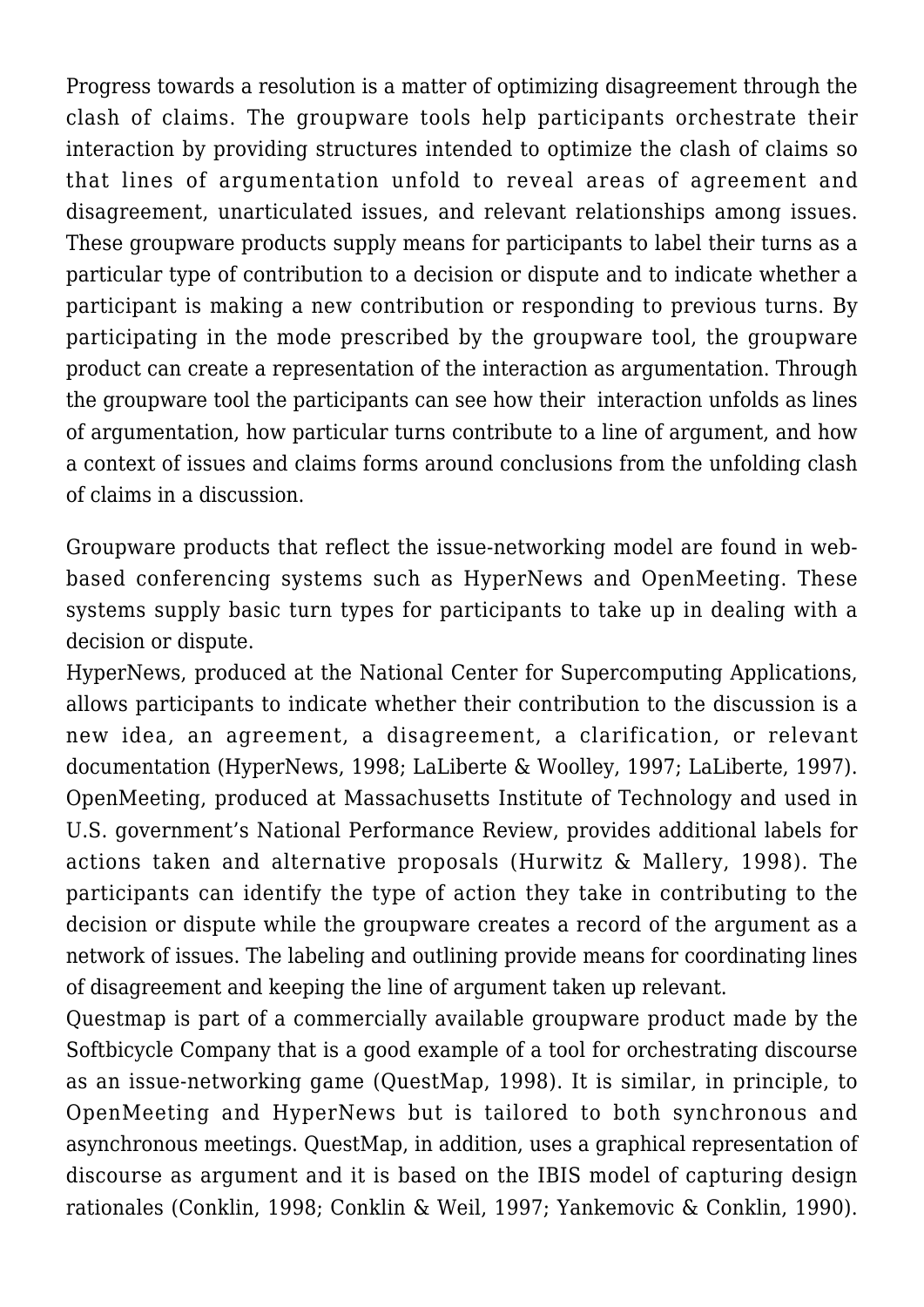The materials for orchestrating talk into argumentation are as follows. The primary screen that each user views produces a graphical representation of the dispute or decision that provides the fundamental turn types in QuestMap. Turn are identified with icons that mark issues as question marks, arguments as lightbulbs, and reasons as a plus or minus sign indicating pro or con.

Through the screen, the participants can "click" on any icon representing part of the developing argumentation in order for the participant to add or extend issues, arguments, or reasons. The fundamental turn types that are made available to participants through QuestMap include posing a question, posing an idea that is an answer to the question, and posing pro or con positions to ideas offered by others. It is expected that a question, or issue, must be stated as a real question, not one that presupposes its own answer, and that an idea is an assertion that can be argued (Conklin, 1998).

There can be an unlimited number of ideas in response to a question. For each idea, participants can present a pro or con argument. These basic turn-types built into the software increase participant opportunities to expand the argumentation around a choice. QuestMap also allows participants to signal that a decision has been made on an issue and allows participants to signal that they accept an assertion without contributing further to the discussion.

Groupware products that enable participants to reconstruct their decision or dispute as a network of issues reflect commitments to critical discussion, such as outlined by pragma-dialectics, since participation is not limited in terms of raising doubts and new issues. Issue-networking style groupware focus participation on the development of discussion threads for the benefit of the group and the individuals. The tools emphasize opening up lines of argumentation as opposed to closing or limiting lines of argumentation. The tools maximize opportunities for participants to develop issues and scrutinize the claims of others. Exploration of the disagreement space is not limited since all claims can be challenged, the clash of claims is open to the scrutiny of the participants, and any participant can contribute to the development of a line of argument.

Moreover, the resolution of any issue is a product of exhausting lines of argument around the issue. The rationality of issue-networking style groupware is vested in two levels of scrutiny. First, all participants can contribute to and examine the micro-exchange of assertions in response to an issue because these types of tools attempt to focus clash and the development of lines of argumentation. The pursuit of issues and claims, however, is left to the control of the participants developing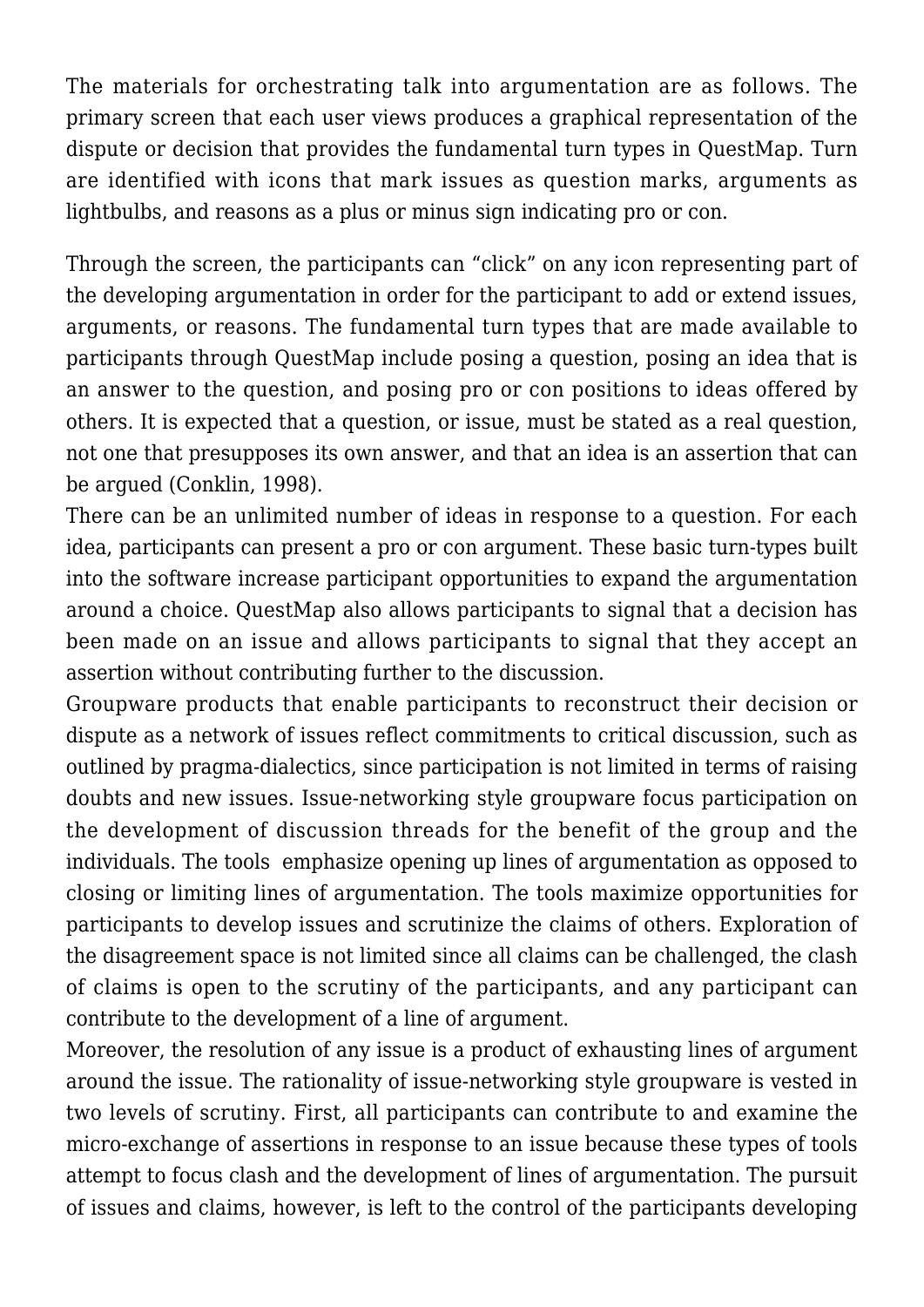issues and scrutinizing what others have said. Second, the macro development of the issue network is open to correction as new facts, knowledge, interpretations, and circumstances emerge because these tools allow participants to examine the rationale behind an existing conclusion when that conclusion becomes part of another decision. The product of the micro exchange is an emergent collective representation of the dispute or decision space that forms improved grounds for current and future individual and collective action.

These tools treat disputes and decisions as contexts for individual and collective learning since the tools emphasize the capacity of individuals to explore and develop better positions on issues more than settling an issue by closing discussion on it. Issue-networking tools warrant conclusions reached and actions taken because issue-networking, in principle, aims to reconstruct argumentative activity that exhausts the production and critique of claims made to resolve issues in a dispute or decision.

The general design of issue-networking tools emphasizes the exploration of issues and the capacity to adjust lines of argument before and after decisions. These strengths reveal two areas for developing and implementing the models of reconstruction in these types of tools. These two weaknesses stem from the fact that scrutiny over argumentation and the development of an issue network is left to the common sense and tastes of the participants. First, the argumentative interaction in these settings is subject to drift (March & Olsen, 1976).

This means, for instance, that argumentative attention and activity may develop lines of argument that draw attention to features of the dispute or decision that are later found to be irrelevant or irresolvable. It also means that the mode of decision-making misses the point of what people are trying to argue such as when argument over face and identity is treated as a digression rather than material to the multiple goals involved in resolution of a choice (see van Eemeren et al., 1994 and Jacobs et al., 1991).

Issue-networking tools provide categories and procedures for treating discussion as a clash of claims but no categories and procedures to draw participant attention to sources of micro-level digression and macro-level drift in the development of the issue network. Certainly, some sort of fallacy recognition would be useful. How to do this is a complex matter since the design of the groupware must remain elegant. The OpenMeeting system, for instance, provides for a moderator role where particular people screen the quality and relevance of a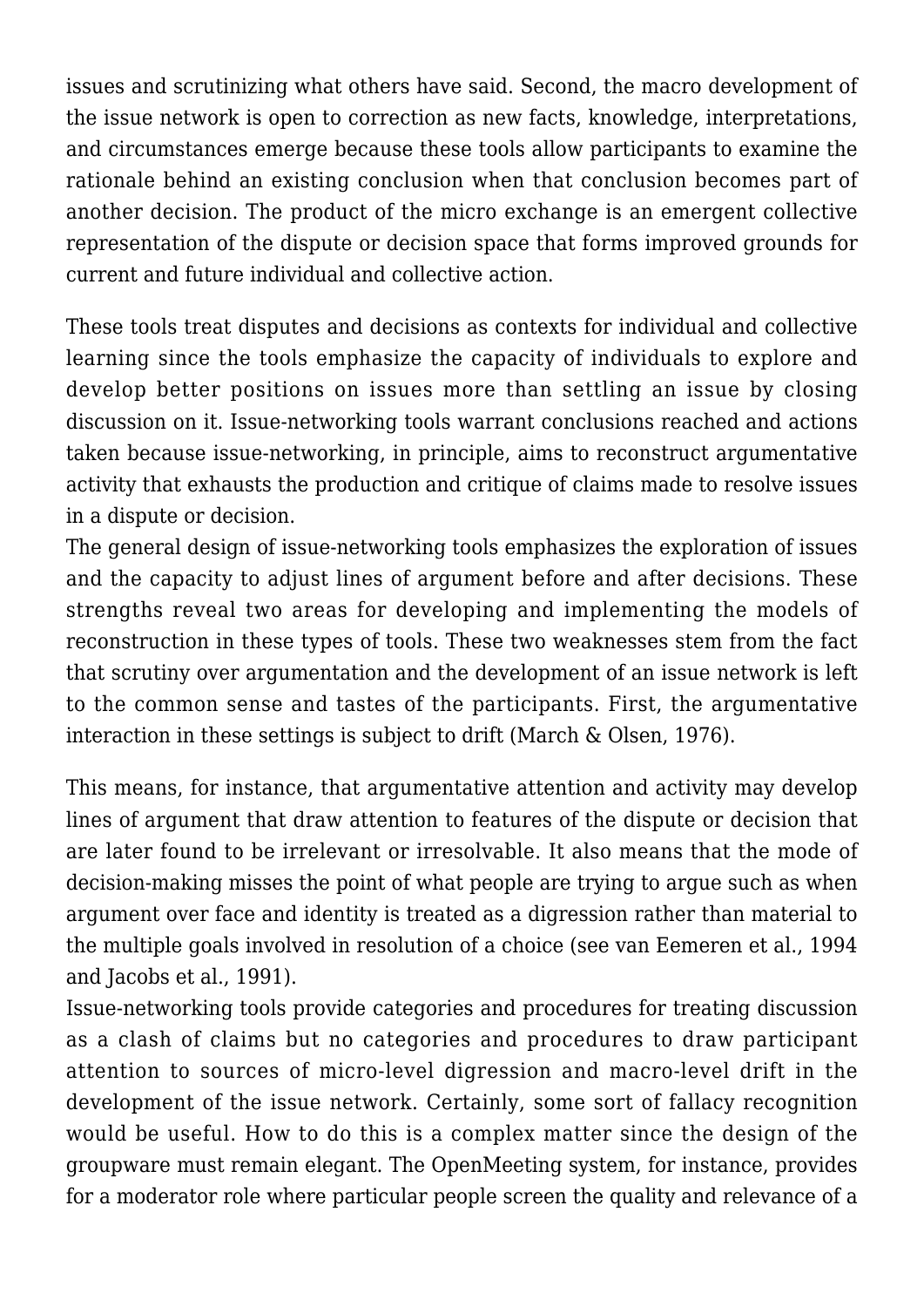contribution before it is made available to the rest of the participants. There is also the possibility that participants could be assigned particular roles such as critic or evaluator to help foster discussion (Sillance, 1994). Another approach is to focus on the types of turns people take rather than assigning particular roles. This leads to the other area for development of issue-networking tools.

Second, labeling how a turn contributes to an argumentative discussion is roblematic. Assuming that labeling a speech act is a valid means to signal argumentative intent and to create interactional coherence, then the types of labels offered matter a great deal. The issue, claim, and pro/con labels are obviously just one avenue for construing argumentative interaction. There could be other arrays of choices for labeling that indicate, for instance, whether a participant is attacking grounds or warrants. Moreover, participant might be allowed to tag other comments as a type of fallacy to check and to build repertoires of practical reasoning problems. Offering more labels for turn taking, however, seems to overcomplicate the technology and may be an inadequate assumption about how communicators interpret messages. An alternative is available in POLIS which is a groupware tool to support on-line learning (POLIS, 1996). Some POLIS tools require participants to formulate a stance relative to an expert opinion or popularly held opinion. Thus, the procedures for turn-taking presuppose clash and provide the grounds against which to argue. Such an approach makes it possible for participants to engage taken for granted assumptions developing in the issue network without taking on the burden of appropriately labeling their action.

"Funneling" is another type of reconstruction modeled in groupware. These groupware tools help parties to a decision or dispute orchestrate their interaction by providing structures that solve problems collectives encounter in making progress toward a conclusion, such as participant willingness to disclose new ideas or to evaluate the ideas of others (Nunamaker et al., 1991). Groupware that models a funneling reconstruction game provides means for participants to orchestrate their interaction so their joint activity manufactures a consensus that settles their decision or dispute. Decisions and disputes are reconstructed through the tools as a sequence of collective activities that successively narrow a dispute or decision toward the most acceptable conclusion. Argumentation is idealized as a means for formulating a proposal that the collective is willing to back. The funneling game departs from the critical discussion ideal modeled in pragma-dialectics due to its emphasis on settlement but shares a commitment to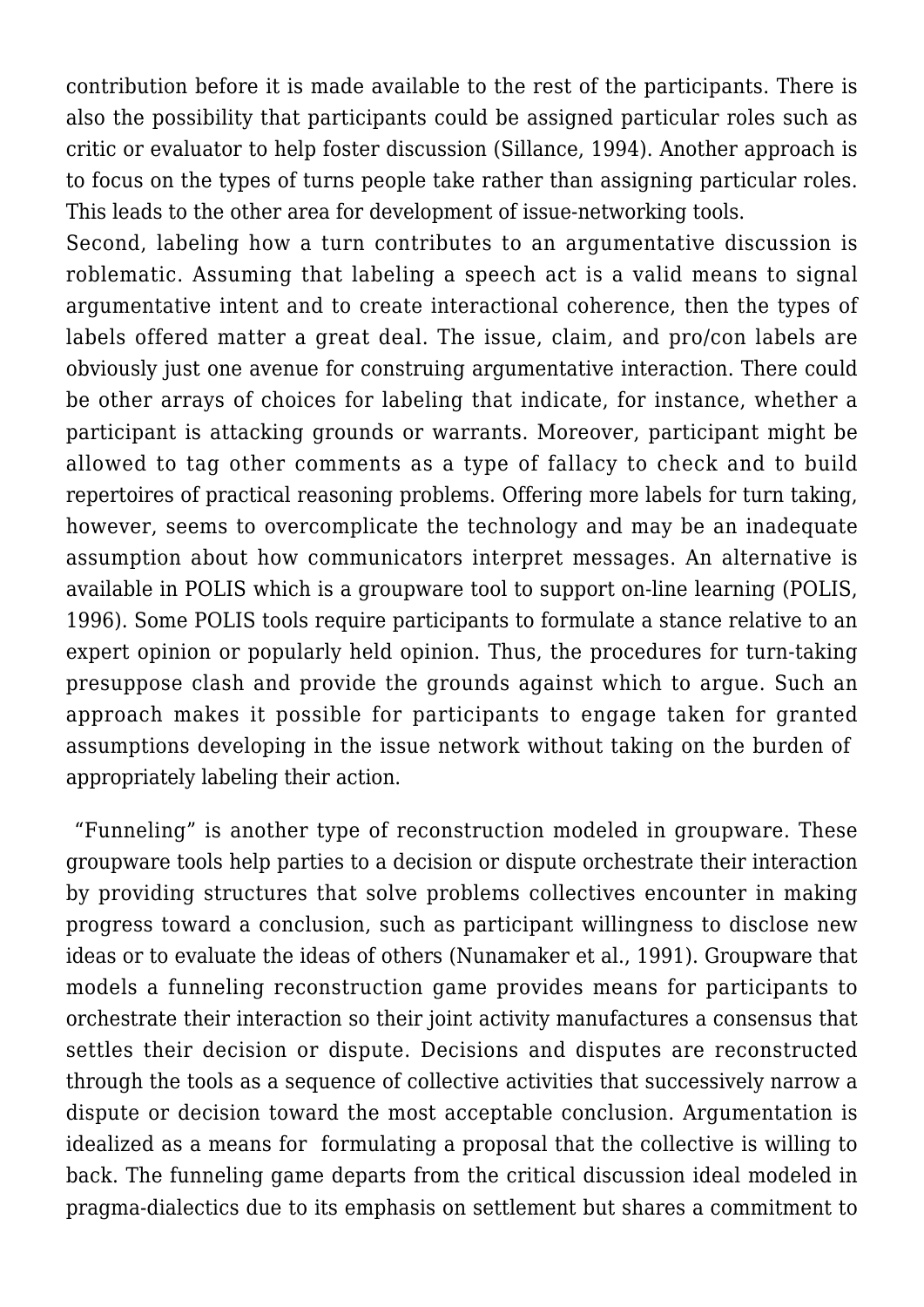viewing argumentation as a preferred sequence of activities that in turn prefer particular speech acts.

The groupware products that most typically reflect a funneling model are group decision support systems (GDSS). GDSS are traditionally deployed in meeting room settings but more recently GDSS style groupware products have debuted as web-based tools. GDSS tools provide an interface that outlines how parties should exchange messages when handling their dispute or decision (Aakhus, 1997a). Screens generally function as a means to capture messages, to access and retrieve stored messages, or to manufacture new messages. Each GDSS varies in how these functions are performed but typically each GDSS has at least one tool enabling participants to orchestrate their interaction into activities focused on gathering intelligence, design alternative courses of action, and evaluate and choose a course of action. Because GDSS design treats argumentation as a sequence of activities that encourage collective opinion to converge on a conclusion, the specific tools offered in GDSS systems are usefully arrayed along the phases of sequential decision-making models. Table 1 uses Simon's (1960) decision processing model to display the tools available in some GDSS groupware products. The rows show tools from GDSS products relative to phases in the sequential model. GDSS tools can obviously be used for a variety of functions but are entered into this table in terms of the tools primary purpose.

Each category in Table 2 displays various GDSS tools for orchestrating a dispute or decision. Reconstruction modeled in GDSS differs from issue-networking in that the GDSS does not highlight the micro-clash of claims. Instead, GDSS focus on managing the flow and transition of argumentation from one phase to the next, channeling interaction towards settlement. GDSS tools orient toward collecting and managing expressions of opinions and then manufacturing individual comments into a collective statement (Aakhus, 1997b). The clash of individual claims becomes important when it draws out more opinions for the group to collectively sort and evaluate.

First, tools for gathering intelligence, such as "brainstorming" tools, focus on capturing participant comments by encouraging participants to say whatever is on their mind so that no possible idea is left out. Intelligence gathering tools collect all ideas participants have about a topic or issue into a massive pool of messages. These messages provide the materials on which the group will construct its decision. After using these tools, the dispute or decision is, in a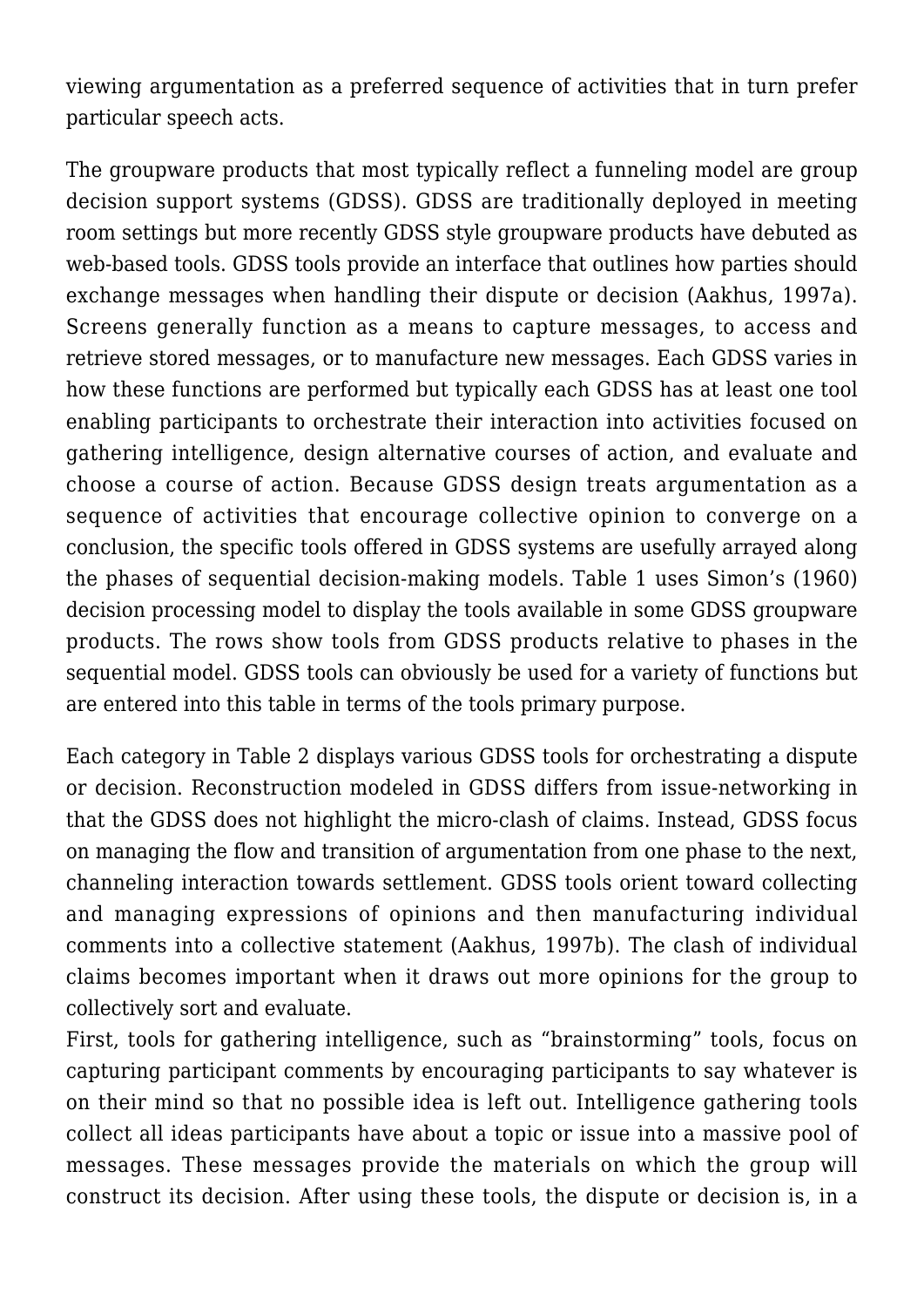sense, contained in the pool of messages the participants generate, as is the solution. The relevant next activity is to search and order the pool of messages to find the solution.

Second, tools for designing and creating alternatives, such as, "organizer" or "categorizer" allow participants to breakdown the pool of messages into representative, mutually exclusive categories.

These categorizing tools enable participants to reduce the mass of messages and thus organize a collective search for an answer to the decision or dispute. Once the pool of messages is categorized, the participants can organize and assess the categories or create categories of categories to aid their search for an answer. Categorizing is a form of critique of what is said since categorizing puts a particular order to contributed messages.

Third, tools for evaluating alternatives, such as "prioritize" and "rank," provide means for participants to jointly critique and foster progress toward a conclusion. The tools typically allow participants to compare and assess across categories of messages in order to determine which categories are better or worse. The voting tools are means to represent the underlying attitudes of the group. Some voting tools, such as in GroupSystems, report levels of consensus among the individual rankings or ratings of the participants. Vote results and consensus measures enable participants to formulate the collective will and point to more and less obvious lines of action. The voting tools might be used; for example, to identify which categories participants will give more attention in a discussion or to choose an alternative.

The rationality of groupware products that enable participants to reconstruct their decision or dispute as a funneling game is found in how the tools enable the manufacturing of both collective opinion and collective will. GDSS tools enable parties to orchestrate their interaction in a way to find the most acceptable proposal or solution for a decision or dispute. The funneling game enables participants to balance demands for efficiency, wide-spread participation, and collective reflection. Participation proceeds by jointly constructing a pool of messages, jointly organizing and reducing the pool of messages, and finally jointly developing criteria and evaluating messages and categories using those criteria.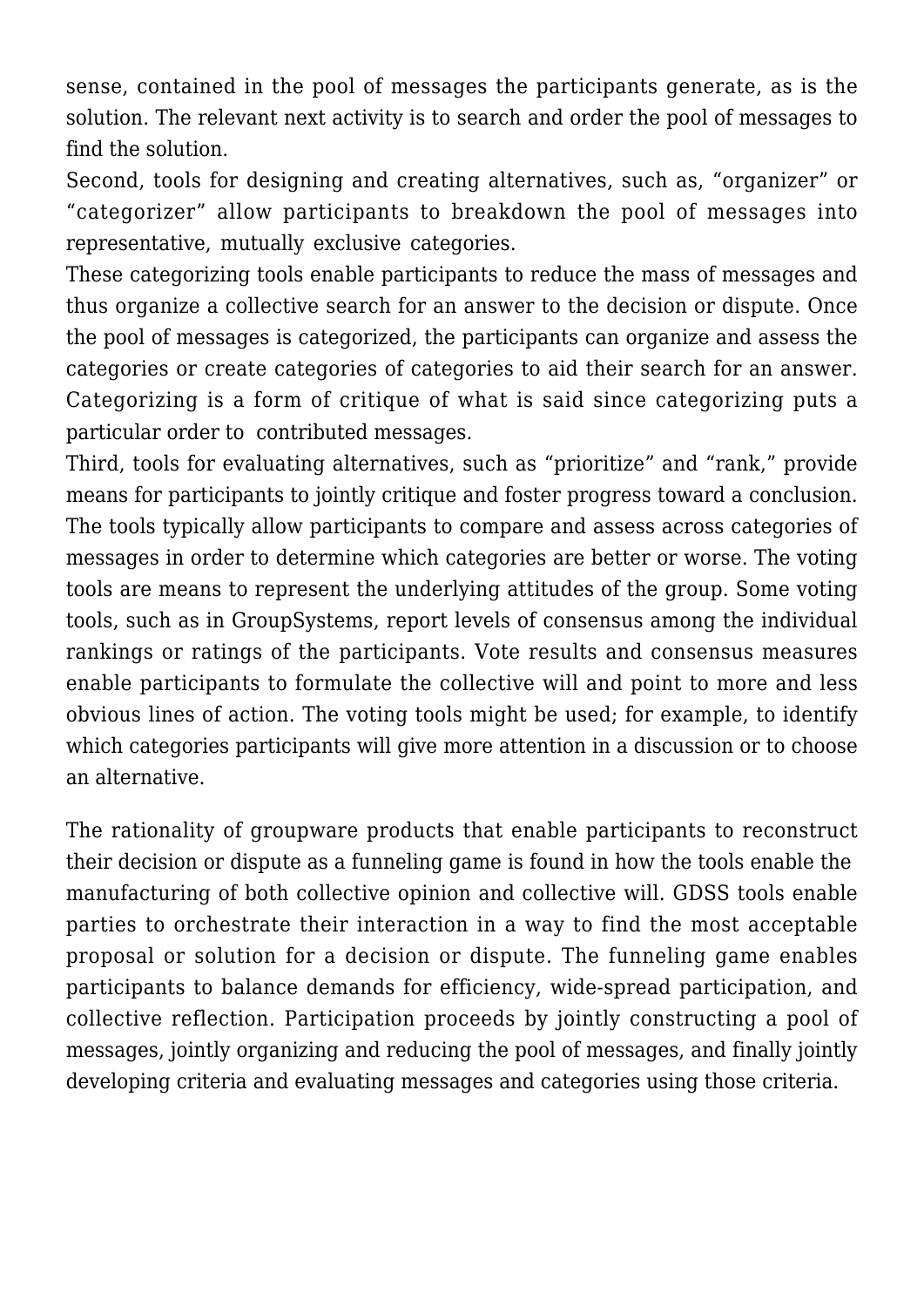|                                                                      | Morting Wedes by<br>Exterping Soletions, Inc. | Group Systems by Ventura Council by CoVision . Inc. knet by Milagao<br>Сокроссийов |                                 |                                                           |
|----------------------------------------------------------------------|-----------------------------------------------|------------------------------------------------------------------------------------|---------------------------------|-----------------------------------------------------------|
| Intelligence: Define<br>packless and develop-<br>solution criteria   | Generate                                      | Electronic brainmenting.<br>Groupes a ter                                          | Ficurthonakts, big<br>questions | <b>Drakow</b> riting                                      |
| Design: Organise lence<br>lodge and create alterna-<br><b>Elison</b> | Ceranise                                      | Categorizer, Topic com-<br><b>MARTIOS</b>                                          | Reagh out 1. Priorities         | ldes investors. Idea split-<br>to, Idea fuend. Categorize |

# Table 2 GDSS by Sequential Decision-Making Phase

The emphasis on formulating consensus is quite visible in how the style of the tools orients the argumentative work of the participants on constructing the boundaries for argument in their dispute or decision. The clash of claims is not part of the structure of the tools. Instead, the boundaries constructed through joint construction of a message pool, categories, and criteria outline a set of commitments for explaining and justifying future action, especially in the face of doubts or threats. Voting, for instance, is a means for displaying collective sentiment toward an action. Measurements of consensus do not justify the merits of a claim or proposal as much as allow a group to scrutinize its collective will to do or believe something.

The strength of groupware modeling a funneling game is its capacity to manage the flow of argumentative activity and foster movement toward a collective conclusion. This capacity rests in important ways on how the tools separate individual arguers from the claims and critiques they offer and a focus on producing meta-information to represent decision-making.

First, the tools separate the arguer from claim so that the claim stands as an idea of its own for the examination of others. Treating messages as units of information that can be stripped from sequences of activity and transferred to other categories or activities compounds this separation.

While separating arguments from arguers relieves interaction from some causes of conflict escalation, a potential consequence is that reconstruction through these tools orchestrates practical argument as a search for the truth of assertions while missing other relevant modes of organization around rights, obligations, and interests. Furthermore, the principle of separation may appear to contribute to the search for true assertions, while the methods of reconstruction actually treat argument as an ironic form of information management where decisionmaking progress is based solely on the perceived value of gathering and organizing information (Aakhus, 1997).

Second, argumentation progress is based on creating meta-representations of what the group has said. Reducing a mass of messages entails a loss of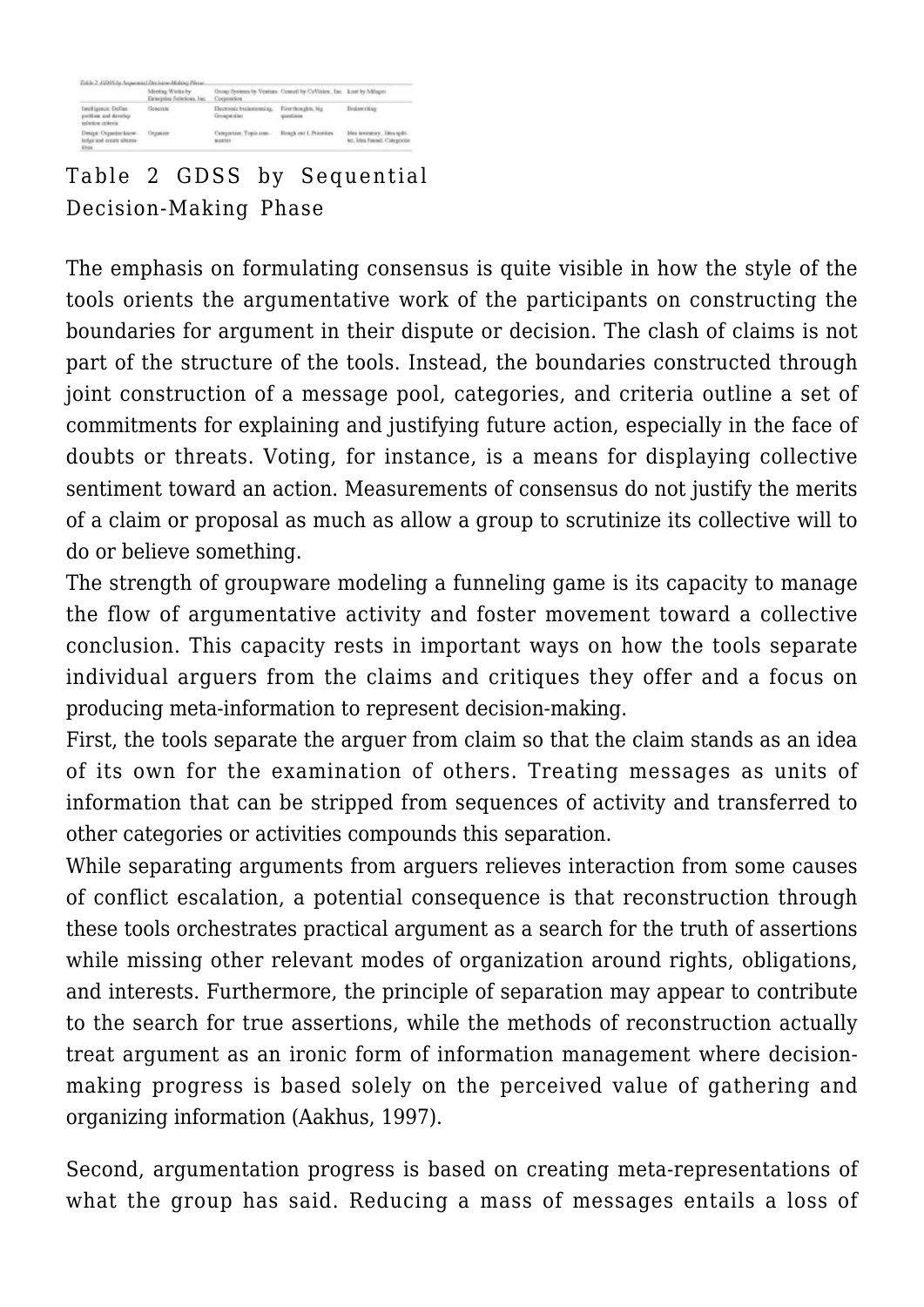information value so what is gained and lost in reduction is critical. Categorizing allows for easier management and navigation through the mass of messages but those gains do not mean that issues in the decision or dispute are resolved or clarified. Voting summarizes opinions but it is not a means of creating a clash of competing claims. It is a means for representing the willingness to believe or act on some claim. GDSS tools carry the capacity to create more abstract, high level views of a dispute or decision while glossing over the details.

### *6. Reputation*

Experts-exchange (1998) is a novel form of groupware that points to a potentially new category of reconstruction game that allows participants to orchestrate their interaction as a form of expert inquiry. Experts-exchange allows participants to create a space where users can pose and answer questions and sort out the best questions and best answers. This particular groupware product idealizes argumentation as advice giving through questions and answers while giving the non-expert leverage to hold candidate experts accountable.

The groupware product provides the following structures for interaction. People seeking advice can pose questions to candidate experts but in order to participate the question-asker must be willing to award points for the best answer. It costs to ask questions, so there is incentive for the question asker to ask good questions. Candidate respondents can earn the points offered by the asker if they supply the best answer as judged by the question-asker. It is through the continued participation in this activity, participants can collectively, though individually figure out how to take action to solve problems. The model of argumentation links knowledge and action at two levels. At the micro level the asker gets answers to questions. The answers are formulated by knowledgeable people and tailored to the specific question. At the global level, a number of collective benefits accrue from the micro exchange of questions and answers. First, a pool of experts develops based on their ability to successfully answer questions. Second, pool of assessed and rated answers to questions develops. Third, there is a general selectivity of question asking since there is cost to asking questions.

The reputation game modeled in experts-exchange is novel because it does not rest scrutiny over argumentation in pro-con exchange nor as a series of activities leading to a collective conclusion. Instead, it treats argumentation as the growth of knowledge relevant to taking action. The economy of interaction on which it is based connects the micro exchange of question and answers with the growth of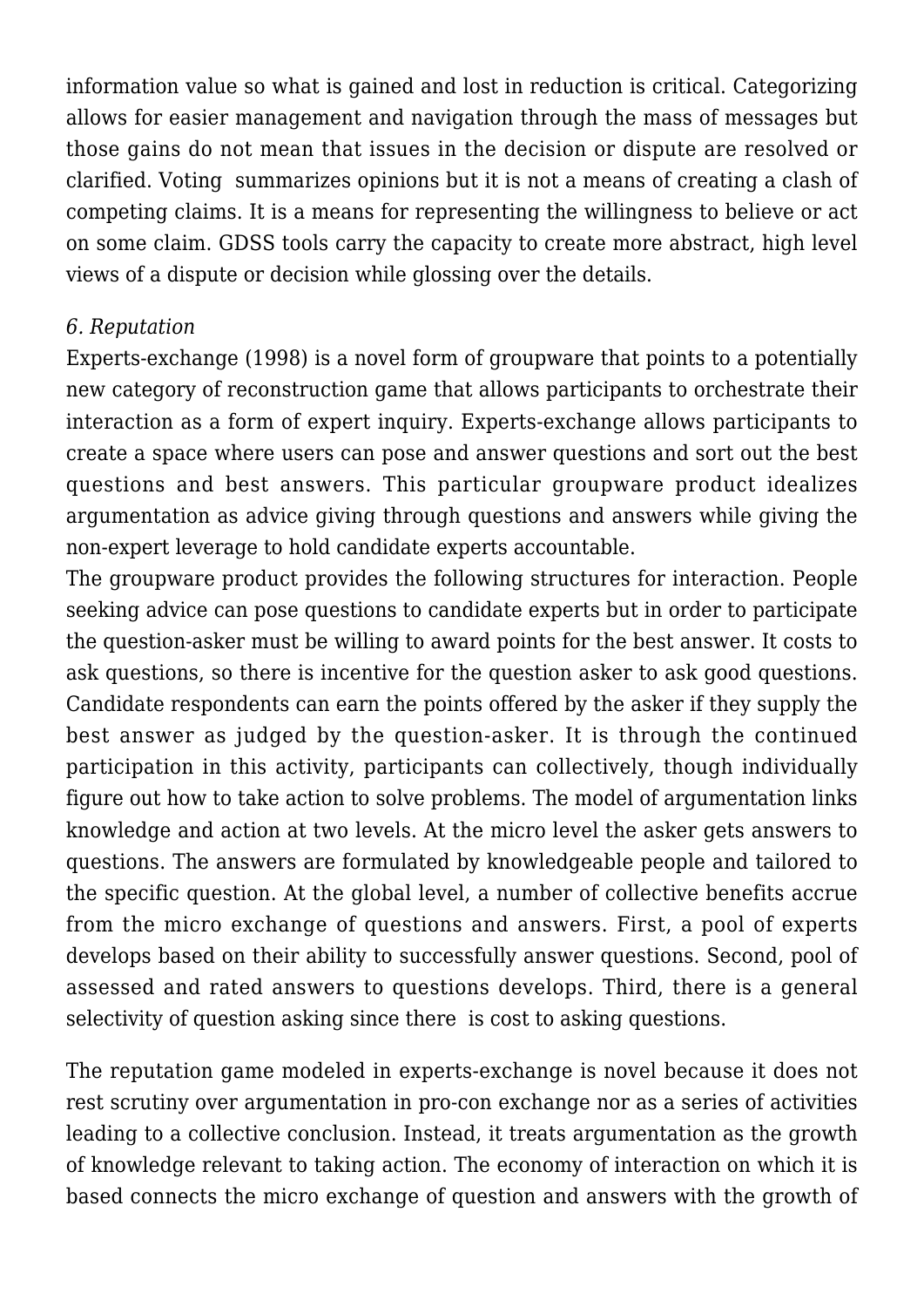collective knowledge about problems and issues. By putting reputations at stake, action in argumentative activity is focused on determining who provides the best answers to the questions people have about what action to take. The rationality of the system is vested in keeping individuals tied to their contributions so that people do not become separated from their ideas. Scrutiny over argumentation is based in the way an expert's answer must be accountable to the question asker. The ability to build a reputation as an expert depends on how well a candidate expert formulates an answer that solves the posed problem and that can be understood by the question asker. The structure of activity transfers the burden of translating expertise for non-experts to the expert since the competition lies in providing answers not in questioners forming a queue behind the most notorious expert.

## *7. Conclusion*

This paper prepares the ground for further investigation of how models of argumentation and rationality are institutionalized in procedures, practices, and practical theories of technology, organization, and professional practice. What we see in groupware products are "reconstruction games" for orchestrating disputes and decisions into particular forms of argumentative activity. As such, groupware products are instantiations of practical theories about how argumentation can be used to manage disputes and decisions. These theories reconcile descriptions about how argument works and how it ought to work in practical circumstances. Choosing among groupware products or designing a groupware product, then, is a choice about what counts as good argumentative activity to handle decision or disputes as much as it is a choice about the technical feasibility of a product. We are only beginning to understand how to assess argumentative practice when the assumptions behind theoretical ideals do not hold (Aakhus, 1995a; 1995b; van Eemeren et al., 1993).

The need to assess groupware, and other means for constructing communication forums, points to the further need to refine argumentation theory to cope with orchestration practices and the systemic rationality of communication forums. There is a need to theorize the role of "procedural heuristics." That is, how models of argumentation are selected and put into play by individuals and organizations, how those models transform ordinary modes of disputing and decision-making into new modes, and how the models have consequences for collective action and knowledge.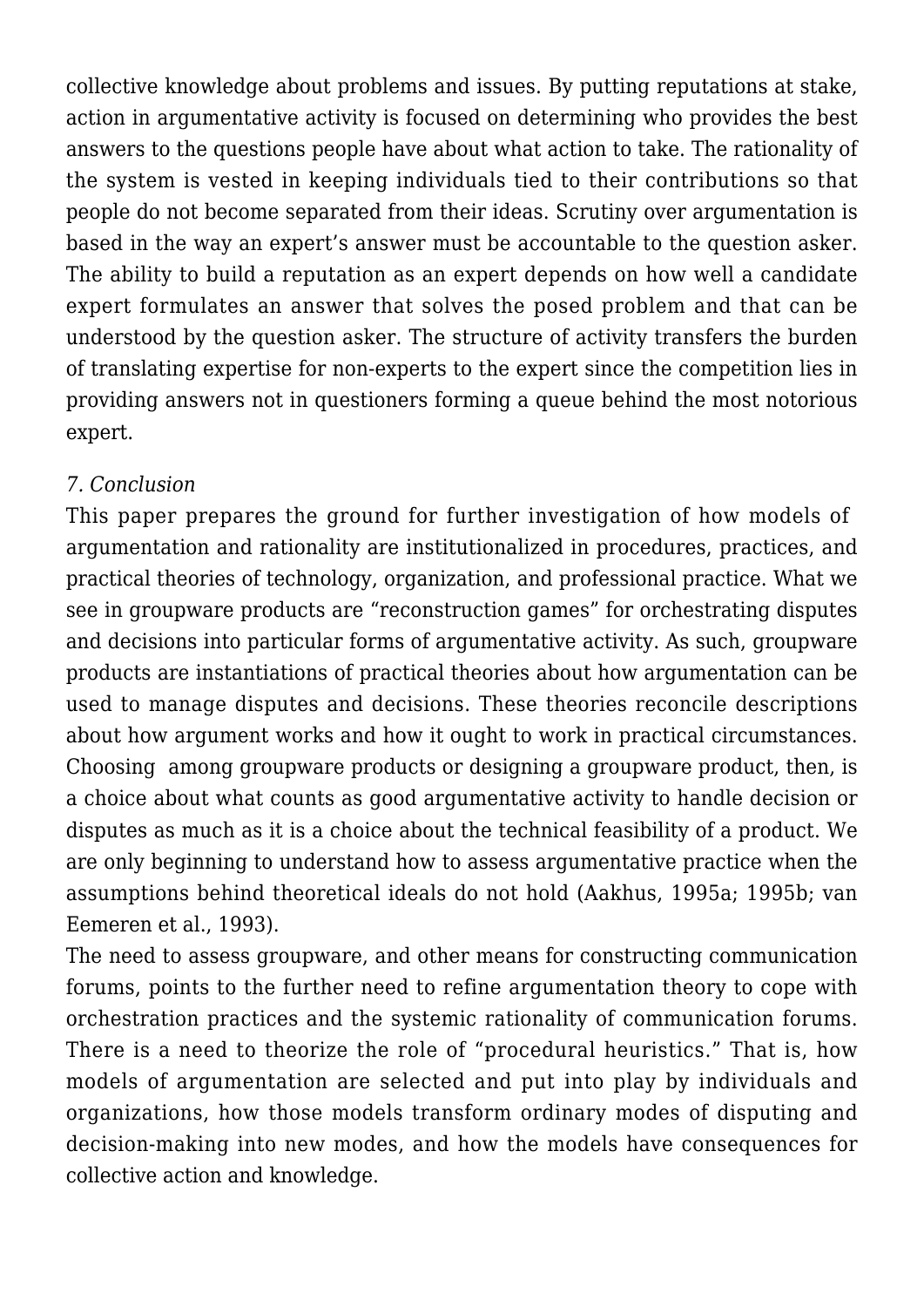The preceding description of groupware as models for reconstructing argumentative discourse, for instance, suggests the existence of a significant population of argumentation models that lie somewhere between theoretical and naïve models of argumentation. We see in the design of groupware products how the product focuses on making deliberative discourse possible while leaving the substance of critique and resolution of claims to the common sense of the participants. Certainly, this helps keep the procedures usable and less invasive for users but generally neglects how computing tools might enhance collective reasoning beyond simply breaking down the barriers of expression. For instance, there is little in the way of procedures that allow for specialized roles or the tagging and collecting of decision biases and fallacies in collective reasoning (see Sillance, 1994). Whether and how to include such procedures, however, points to the multiple levels of assessment required in developing argumentative procedures and constructing forums for managing argument. The next steps should consider how argumentative models articulate with social contexts and how types of argumentative activity are forms of collective identity. The validity of a set of procedures depends on whether it works and whether people use it as intended.

## **REFERENCES**

Aakhus, M. (1995a). The rational consequences of argumentation management. In F. van Eemeren, R. Grootendorst, J. A. Blair, C. A. Willard (eds.), *Proceedings of the Third ISSA Conference on Argumentation* (pp. 593-605). Amsterdam: International Centre for the Study of Argumentation.

Aakhus, M. (1995b). When old social technologies meet modern problems: Science Court as a model for managing expert disagreement. In S. Jackson (Ed.), *Argument and Values: Proceedings of the Ninth SCA/AFA Conference on Argumentation.* Annandale, VA: Speech Communication Association.

Aakhus, M. (1997a). *The communication logics of computer-supported facilitative inerventions: A study of the community of practice and social technologies surrounding the use of group decision support systems in process facilitation.* Unpublished doctoral dissertation, University of Arizona, Tucson.

Aakhus, M. (August, 1997b). *Settlement on the electronic frontier: The use of group decision support systems in argumentation management*. Presented at the 10th annual NCA/AFA conference on argumentation, Alta, UT.

Aakhus, M., Madison, C., and Jackson, S. (1996, May). *Discourse design and the design of discourse. Presented at the International Communication Association*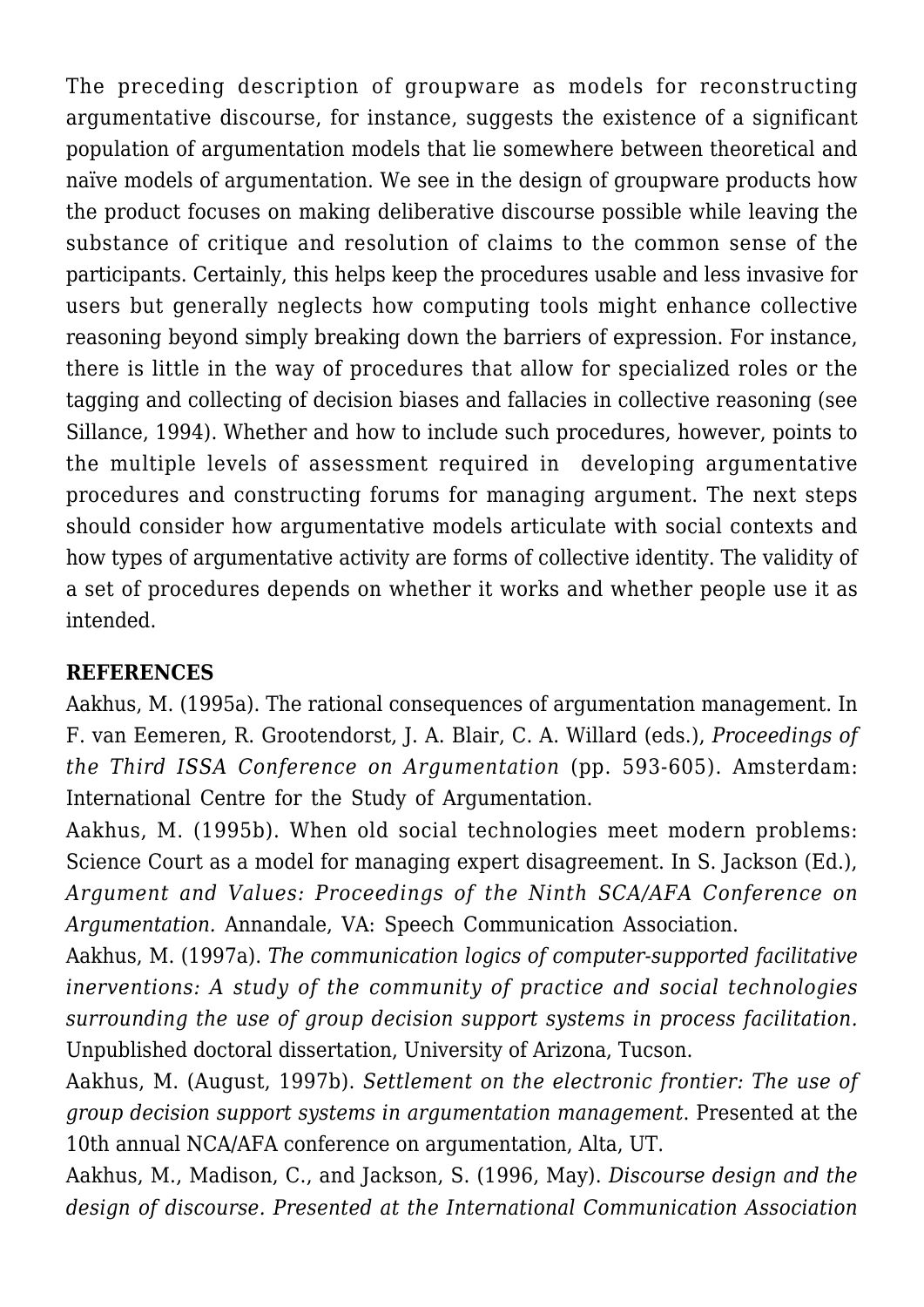*annual convention*, Chicago, IL.

Baecker, R., Grudin, J., Buxton, W., & Greenberg, S. (1995). Groupware and computer supported cooperative work. In R. Baecker, J. Grudin, W. Buxton, and S. Greenberg (Eds.), *Readings in Human Computer Interaction: Towards the year 2000* (pp. 741-754). San Francisco: Morgan Kaufman Publishers, Inc.

Conklin, J. *The IBIS manual: A short course in IBIS methodology*. [Online], 18 pages. www.gdss.com/IBIS.htm [April, 1998].

Conklin, J. & Weil, W. *Wicked problems: Naming the pain in organizations*.

[Online] 10 pages. www.3m.com/mee…etwork/readingroom/gdss\_wicked.html [March, 1998].

Council [Computer Software]. (1998). San Francisco, CA: CoVision, Inc.

DeSanctis, G. & Gallupe, B. (1987). A foundation for the study of group decision support systems. *Management Science*, 33(5), 589-609.

Eemeren, F. H. van, Grootendorst, R., Jackson, S. & Jacobs, S. (1993). *Reconstructing argumentative discourse*. Tuscaloosa, AL: University of Alabama Press.

Eemeren, F. H. van & Grootendorst, R. (1984). *Speech acts in argumentative discussions: A theoretical model for the analysis of discussion directed towards solving conflicts of opinion.* Dordecht, Cinnaminson: Foris/Berlin: Mouton de Gruyter. PDA1.

Experts-Exchange. About experts exchange. [Online], 1 page. www.experts-exchange.com/info/geninfo.htm [May, 1998].

Goffman, E. (1959). *Presentation of self in everyday life*. New York: Anchor Books. Goffman, E. (1981). *Forms of talk*. Philadelphia: University of Pennsylvania Press.

GroupSystems [Computer Software]. (1998). Tucson, AZ: Ventana Corporation. Available: http://www.ventana.com

Heritage, J. (1984). *Garfinkel and Ethnomethdology*. Cambridge: Polity.

Hiltz, S. R. & Turoff, M. (1992). Virtual meetings. In R. Bostrom, R. Watson, & S. Kinney (Eds.), *Computer augmented teamwork: A guided tour* (pp. 67-84). New York: Van Nostrand Rheinhold.

Hurwitz, R. & Mallery, J. *The open meeting: A web-based system for conferencing and collaboration.* [Online], 22 pages.

www.w3.org/Conferences/WWW4/Papers2/349 [May, 1998].

HyperNews [Computer Software]. (1998). Urbana, IL: National Center for Supercomputing Applications.

Jacobs, S., Jackson, S., Stearns, S. & Hall, B. (1991). Digressions in argumentative discourse: Multiple goals, standing concerns, and implicatures. In K. Tracy (Ed.),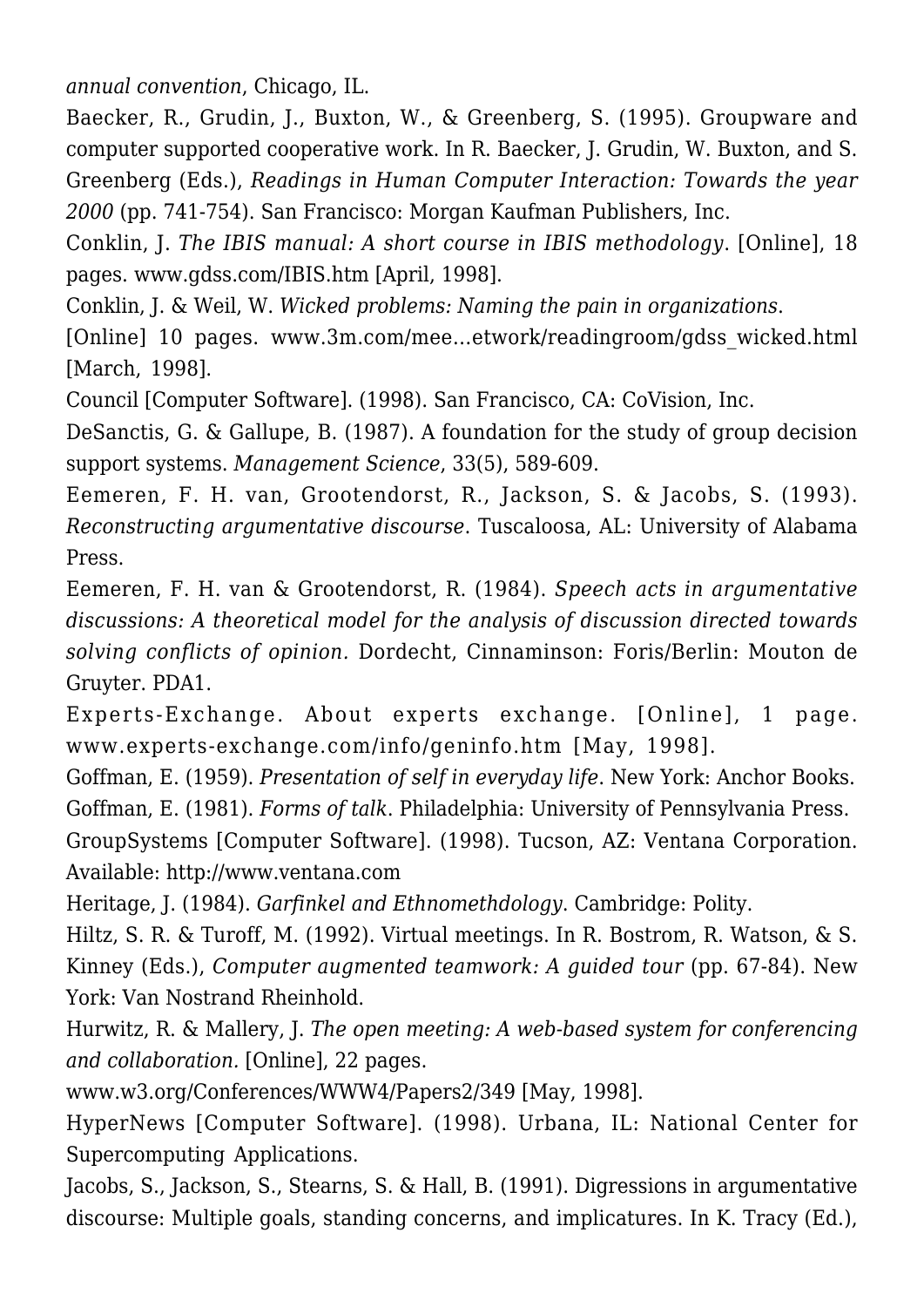*Understanding face-to-face interaction* (pp. 43-62). Hillsdale, NJ: Lawrence Erlbaum Associates.

Jacobs, S. & Jackson, S. (1992). Relevance and digressions in argumentative discussion: A pragmatic approach. *Argumentation*, 6, 161-176.

Johansen, R. (1989). *Groupware: Computer support for business teams*. New York: Free Press.

k.net [Computer Software]. (1998). Austin, TX: Milagro, Inc. Available: http://milagro.austin.tx.us/k.net/building.html

Kyburg, H. (1991). Normative and descriptive ideals. In R. Cummins & J. Pollock (eds.), *Philosophy and AI: Essays at the interface* (pp. 129-139).

LaLiberte, D. *What is HyperNews?* [Online], 5 pages.

www.hypernews.org/HyperNews/get/hypernews/about.html [May, 1998].

LaLiberte, D. & Woolley, D. (1997, May). *Presentation features of text-based conferencing systems on the WWW*. CMC Magazine [Online], 11 pages. www.december.com/cmc/mag/1997/may/lalib.html [September, 1997].

March, J. & Olsen, J. (1979). *Ambiguity and choice in organizations.* Bergen: Universitetsforlaget.

March, J. (1988). *Decisions and Organizations*. Oxford: Basil Blackwell.

March, J. (1994). A primer on decision-making: How decisions happen. New York: Free Press.

Meader, D. & Weick, K. (1993). Sensemaking and group support systems. In L. Jessup & J. Valacich (eds.), *Group support systems: New perspectives.* New York: MacMillan.

MeetingWorks [Computer Software]. (1998). Enterprise Solutions: Authors. Available: http://www.bbentsol/comprod/at\_work/index. html

Ngwenyama, O. & Lyytinen, K. (1997). Groupware environments as action constitutive resources: A social framework for analyzing groupware technologies. Computer Supported Cooperative Work: The Journal of Collaborative Computing, 6, 71-93.

Nunamaker, J., Dennis, A., Valacich, J., Vogel, D. & George, J. (1991). Electronic meetings to support group work. *Communications of the ACM*, 34(7), 40-61.

Orlikowski, W. (1992). The duality of technology: Rethinking the concept of technology in organizations. *Organizations*, 3(3), 398-427.

POLIS [Computer Software]. (1996). Tucson: University of Arizona. Available: http://www.u.arizona.edu/ic/polis/

Poole, M. & DeSanctis, G. (1992). Microlevel structuration in computer supported group decision-making. *Human Communication Research*, 19, 5-49.